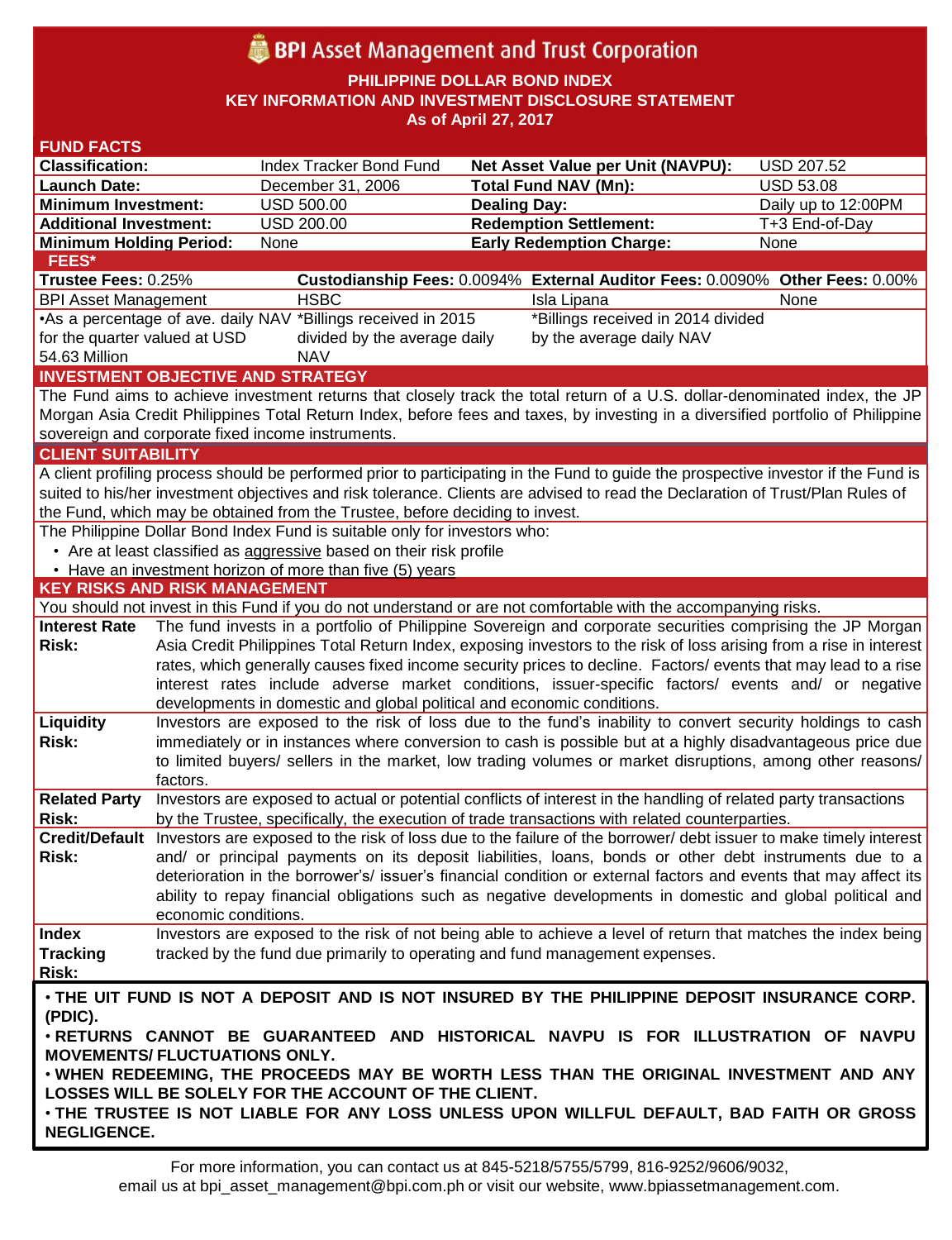### **FUND PERFORMANCE AND STATISTICS AS OF APRIL 27, 2017**

(Purely for reference purposes and is not a guarantee of future results)



**Fund 0.61 1.97 -0.63 0.16 16.23 107.52 Benchmark** 0.62 2.25 -0.50 0.56 18.35 116.62

\*Benchmark is the JP Morgan Asia Credit Philippines Total Return

**Fund 0.16 2.70 5.14 3.54 5.00 7.32 Benchmark** 0.56 3.33 5.78 4.00 5.51 7.77

**Fund 3.12 2.96 3.41 10.75 -5.23 15.09 Benchmark** 3.34 3.53 3.97 11.47 -5.10 15.79

**1 mo 3 mo 6 mo 1YR 3YRS S.I.<sup>2</sup>**

**1YR 2YRS 3YRS 4YRS 5YRS S.I.**

**YTD 2016 2015 2014 2013 2012**

| <b>NAVPU over the past 12 months</b>   |        |  |  |  |
|----------------------------------------|--------|--|--|--|
| Highest                                | 214.78 |  |  |  |
| Lowest                                 | 200.59 |  |  |  |
| <b>STATISTICS</b>                      |        |  |  |  |
| <b>Weighted Ave Duration (Yrs)</b>     | 7.46   |  |  |  |
| Volatility, Past 1 Year (%) 3          | 4.54   |  |  |  |
| Port. Weighted Yield to Maturity (%)   | 3.34   |  |  |  |
| <b>Current Number of Holdings</b>      | 46     |  |  |  |
| Tracking Error (3-Yr) <sup>4</sup> (%) | 0.49   |  |  |  |

<sup>1</sup>Returns are net of fees.

<sup>2</sup>Since Inception

<sup>3</sup>Measures the degree to which the Fund fluctuates vis-à-vis its average return over a period of time.

<sup>4</sup>Measure of deviation between the Fund's return and benchmark returns. A lower number means the Fund's return is closely aligned with the benchmark. 5 Includes accrued income, investment securities purchased, accrued expenses, etc.

\*Declaration of Trust is available upon request through branch of account.

| <b>PORTFOLIO COMPOSITION</b>                        |           | T) |
|-----------------------------------------------------|-----------|----|
| <b>Allocation</b>                                   | % of Fund | N  |
| Government                                          | 68.93     |    |
| Corporates                                          | 29.12     | R٥ |
| Cash                                                | 0.27      | R  |
| Time deposits and money market                      | 0.75      | R٥ |
| Other receivables – net of liabilities <sup>5</sup> | 0.93      | R٥ |
| <b>Maturity Profile</b>                             |           | R  |
| Cash and Less than 1 Year                           | 1.95      | R  |
| Between 1 and 3 Years                               | 17.24     | R  |
| Between 3 and 5 Years                               | 9.80      |    |
| Between 5 and 7 Years                               | 11.16     | R  |
| Between 7 and 10 Years                              | 18.21     | R٥ |
| More than 10 Years                                  | 41.64     | R  |

| <b>TOP TEN HOLDINGS</b> |                 |           |
|-------------------------|-----------------|-----------|
| <b>Name</b>             | <b>Maturity</b> | % of Fund |
| RoP Bonds               | 2/2/2030        | 8.13      |
| RoP Bonds               | 10/23/2034      | 6.57      |
| RoP Bonds               | 3/16/2025       | 6.57      |
| RoP Bonds               | 1/14/2031       | 6.17      |
| RoP Bonds               | 1/15/2021       | 5.27      |
| <b>RoP Bonds</b>        | 3/1/2041        | 4.89      |
| RoP Bonds               | 1/20/2040       | 4.76      |
| RoP Bonds               | 3/30/2026       | 4.70      |
| RoP Bonds               | 2/2/2042        | 4.50      |
| <b>RoP Bonds</b>        | 1/21/2024       | 4.11      |

#### **RELATED PARTY TRANSACTIONS\***

**CUMULATIVE PERFORMANCE (%) <sup>1</sup>**

Index

**ANNUALIZED PERFORMANCE (%) <sup>1</sup>**

**CALENDAR YEAR PERFORMANCE (%) <sup>1</sup>**

The Fund has investments and trade transactions with BPI Asset Management and Trust Corporation (BPI AMTC):

Bank of the Philippine Islands - USD 400,000

Investments in the said outlets were approved by the BPI AMTC's Board of Directors. Likewise, all related party transactions are conducted on an arm's length and best execution basis and within established limits.

\* Related party in accordance with BPI AMTC's internal policy.